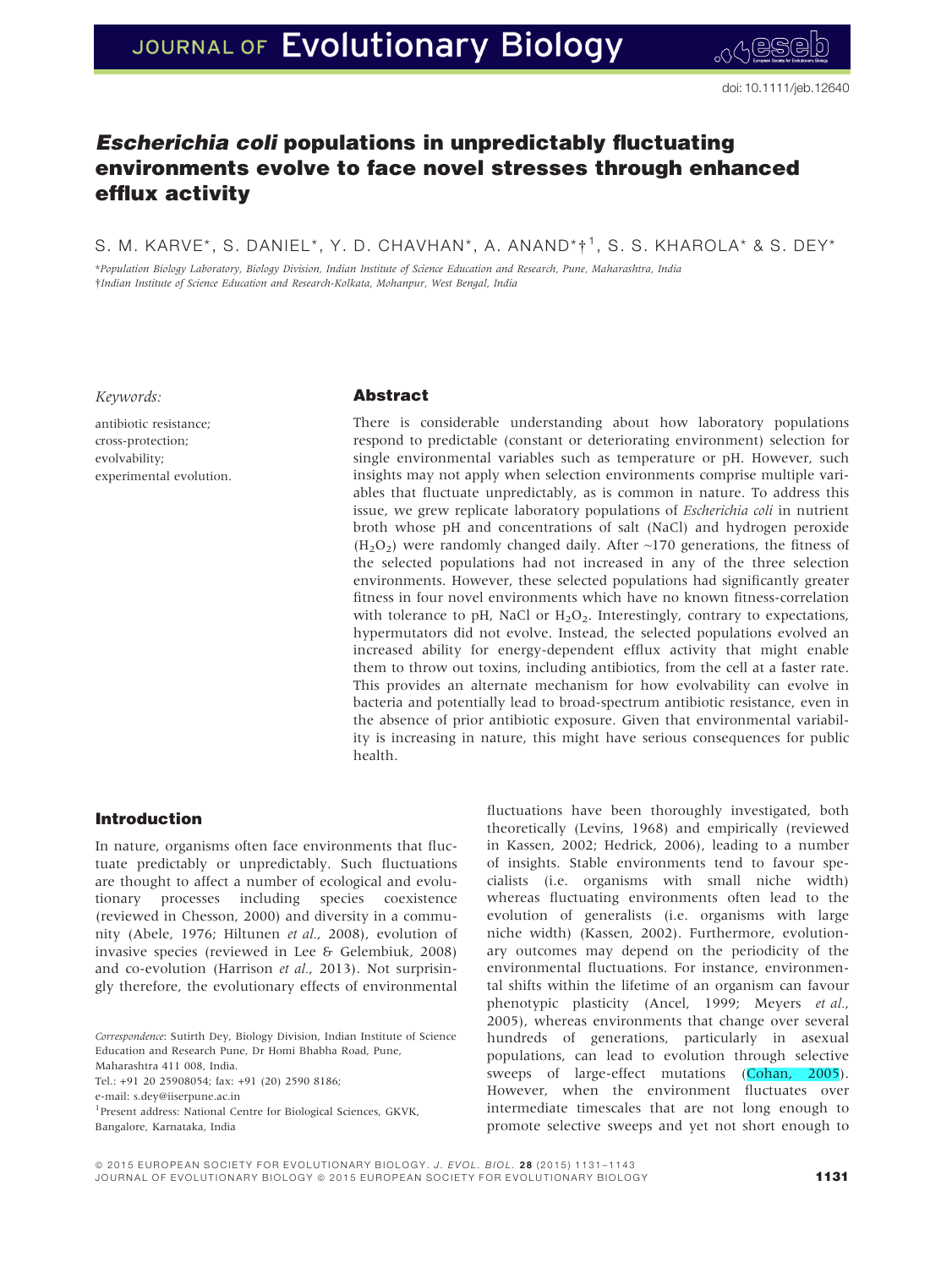select for plasticity, the evolutionary outcomes become more difficult to predict and might depend more critically on the underlying genetic architecture (Chevin et al., 2010).

Two other factors that can potentially determine the evolution of populations under environmental fluctuations are the predictability of the fluctuations (Hughes et al., 2007; Alto et al., 2013) and the complexity of the environments (Barrett et al., 2005; Cooper & Lenski, 2010). Although there are some empirical studies that explicitly compare evolution under predictable and unpredictable fluctuations (Turner & Elena, 2000; Hughes et al., 2007), they typically concentrate on changes in a single environmental variable. However, in nature, environmental fluctuations typically happen simultaneously along multiple conditions which can potentially lead to a very different evolutionary response from a case where each of these stresses acts individually. Thus, it is not clear whether the insights gained from evolutionary studies on unpredictable fluctuations in one environmental variable are relevant to cases where there are simultaneous fluctuations in multiple environmental variables. Furthermore, most environmental factors such as temperature and pH are expected to vary on continuous scales, thus creating a much larger set of combinations experienced by the populations, compared to the scenario when a few discrete environmental combinations are investigated (Barrett et al., 2005; Cooper & Lenski, 2010). Finally, there has been little elucidation of the mechanisms underlying adaptation to unpredictably fluctuating environments.

Here, we subjected replicate populations of E. coli to complex (combination of multiple values of pH, salt and  $H_2O_2$ ), randomly changing environments. After  $\sim$ 170 generations, the selected populations did not have any overall fitness advantage over the controls in the individual components of selection environments (i.e. pH, salt and  $H_2O_2$ ) or the combinations of the stresses (i.e.  $pH + salt + H<sub>2</sub>O<sub>2</sub>$ ). Interestingly, the selected populations had greater fitness when faced with novel stresses that did not have any known

correlation with the selection environments. This fitness advantage continued to exist (albeit at lower levels) even after subjecting the selected and control populations to further  $~50$  generations of directional selection in the novel environments. Contrary to expectations from theoretical studies, the mutation rates of the selected populations did not increase significantly, and there was no evolution of hypermutators. The ability to face novel stresses was partly explained by the evolution of greater efflux activity in the selected populations.

## Materials and methods

Figure 1 shows a schematic of the various experiments performed in this study, along with the chief results for each.

## Selection experiments

### Selection under a stable environment

This study was conducted on Escherichia coli (strain NCIM 5547) populations. We plated this strain on nutrient agar and created a suspension using bacteria from three randomly picked colonies. This suspension was used to initiate six bacterial cultures. Three of these were randomly assigned to a regime wherein they were grown at 37 °C, 150 rpm in 100-mL conical flasks. These three populations were subcultured every 24 h (1 mL in 50 mL of nutrient broth; see Table S1 for composition) for 30 days and will be henceforth referred to as the S (stable environment) populations. At the time of every subculturing, the optical density (OD<sub>600</sub>; measured using a Nanodrop<sup>TM</sup>, Thermo Scientific, Waltham, MA, USA) was ~0.2, signifying 5.64 generations every 24 h (Bennett & Lenski, 1997). The other three populations were subjected to unpredictably changing complex environments for 30 days (see below) and will henceforth be referred as the F (fluctuating environment) populations. For both these sets of populations, we created glycerol stocks at the time of each subculturing.



© 2015 EUROPEAN SOCIETY FOR EVOLUTIONARY BIOLOGY. J. EVOL. BIOL. 28 (2015) 1131-1143 JOURNAL OF EVOLUTIONARY BIOLOGY @ 2015 EUROPEAN SOCIETY FOR EVOLUTIONARY BIOLOGY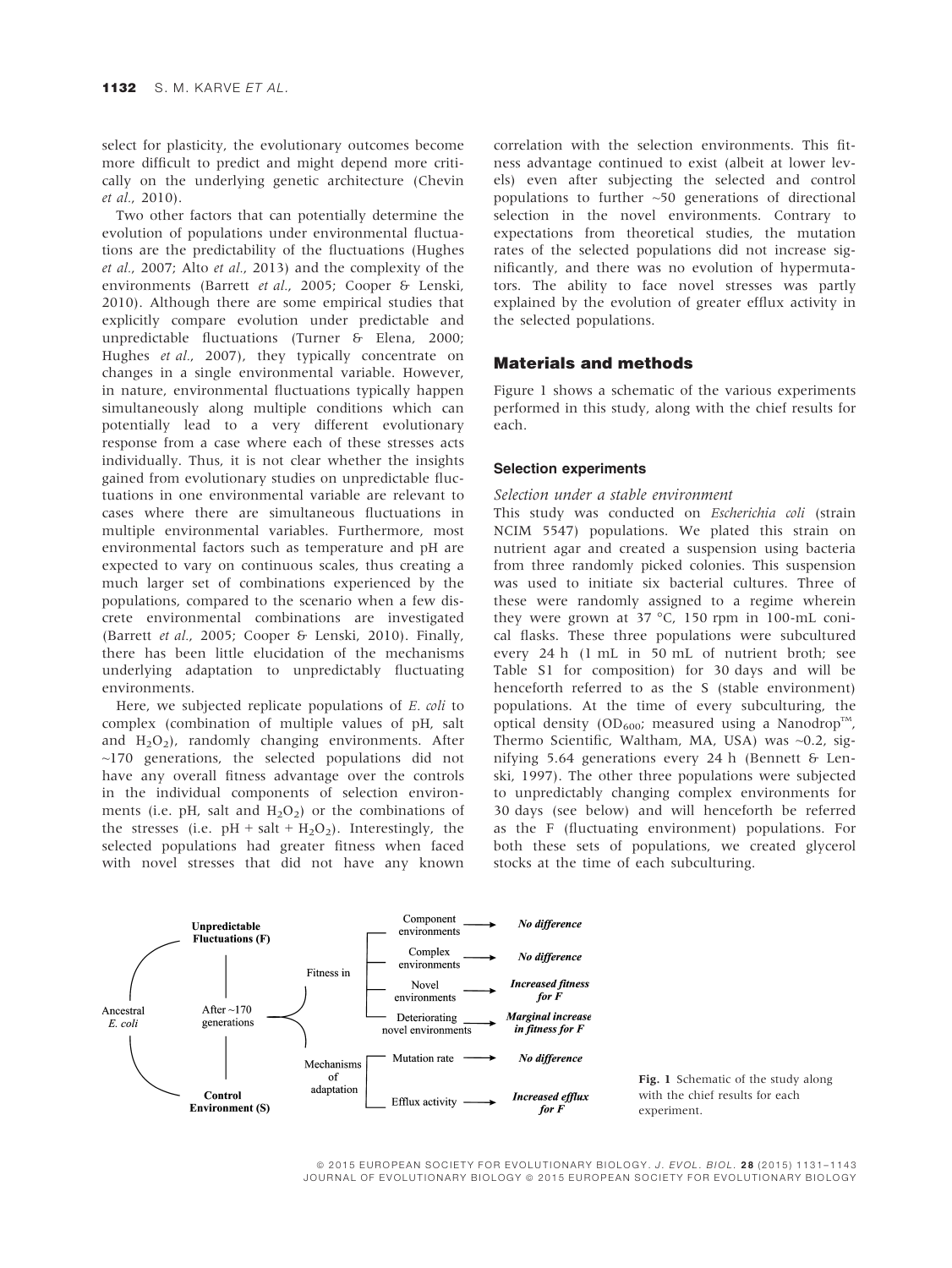# Selection under complex, randomly changing environments

In a pilot study, we observed the growth of this strain at various concentrations of salt (sodium chloride, NaCl), hydrogen peroxide  $(H_2O_2)$  and acidic / basic pH in nutrient broth (NB). These four conditions are henceforth referred to as component environments. Based on these observations, we created 72 arbitrary combinations of NaCl, pH and  $H_2O_2$  values such that in any combination, the magnitude of one component was equal to that found in NB (i.e.  $pH = 7.0$  or [NaCl] = 0.5 g% or  $[H_2O_2] = 0$ ) and that of the other two were individually expected to negatively affect growth. Thus, for example, combination # 46 denotes a NB containing 2 g% of NaCl + 9.5 pH + no  $H_2O_2$ whereas combination  $# 10$  stands for 0.5 g% of NaCl + 9.5 pH + 0.01  $\text{M}$  of H<sub>2</sub>O<sub>2</sub> (Table S1). Each combination was assigned a tag between 0 and 71, and a uniform distribution random number generator was used to obtain a sequence of numbers (with replacement) in that range. Each replicate F population experienced 30 combinations of the components according to this sequence. This ensured that the environments faced by these populations were not only unpredictable, but also complex, that is involved three different environmental variables. As a result, unlike the S populations, the F populations did not grow to similar  $OD_{600}$  values in every generation. Therefore, we arbitrarily assigned an OD<sub>600</sub> value  $\geq$  0.1 as a criterion for subculturing to the next environment. The volume used to inoculate the next culture was 1 mL, which translated to approximately  $10^8$ — $10^9$  cells. Any F population which did not reach an  $OD_{600} \ge 0.1$  was allowed to grow for another 24 h in the same flask. Pooled over the three replicate populations, this event happened 22 times (of 90 transfers) during the course of the experiment. If a population failed to cross the threshold even after 48 h post-inoculation, 100  $\mu$ L of glycerol stock from the previous environmental combination was revived in NB and then transferred to the next combination in the selection sequence (pooling over all replicates, this event happened 20 times over the entire experiment). The total exposure to composite environments was kept equal, that is each replicate F population experienced 30 composite environments in which they could grow. All other culture conditions were identical to those experienced by the S populations.

### Adaptation under different conditions

#### Estimating fitness

Following a recent study (Ketola et al., 2013b), we estimated fitness as the maximum growth rate during a defined period (here 24 h). For all growth rate measurements mentioned below, the relevant glycerol stocks were revived in 50 mL nutrient broth for 18

to 20 h. Four microlitres of this revived culture (20  $\mu$ L in case of selection under deteriorating environment) was inoculated into 2 mL of medium in 24-well cell culture plates and kept under 150 rpm at 37 $^{\circ}$ C. The OD<sub>600</sub> of each well was measured every 2 h over a period of 24 h on a plate reader. The maximum growth rate of the bacterial population was then computed using a QBASIC (v 4.5; Microsoft, Redmond, WA, USA) script to fit straight lines on overlapping moving windows of three points on the time series of  $OD_{600}$  values. The maximum slope obtained among all the fitted lines for a given time series was taken as an estimate of the maximum growth rate for the corresponding population.

## Fitness under component environments

In this part of the study, we estimated the fitness of S and F populations (after  $\sim$ 170 generations in their respective selection regimes) under four conditions of the component environments (i.e. salt, acidic pH, basic pH and  $H_2O_2$ ). When a population is selected for resistance to a particular magnitude of stress (e.g. given concentration of antibiotic or a particular temperature) then adaptation can be inferred by assaying for fitness under the values of stress experienced during selection. However, in our study, the selection is characterized by unpredictable fluctuations in multiple stresses, over multiple values for each stress. Thus, it is not possible to designate a single value of the components as the selection environment. Therefore, we chose to assay the fitness of the F and S populations at the extreme values of the selected ranges for these environments (see Table S2 for concentrations used).

### Fitness under complex environments

In our study, what the selected populations actually experienced were combinations of stresses (i.e.  $pH + salt + H<sub>2</sub>O<sub>2</sub>$ , which was designated as complex environments. Therefore, we also estimated the fitness of S and F populations (after  $\sim$ 170 generations in their respective selection regimes) under six randomly chosen complex environments faced by F populations during the selection (see Table S2 for details).

#### Fitness under novel environments

In this part of the study, we assayed the fitness of the S and F populations (after  $\sim$ 170 generations in their respective selection regimes) under four different stressful conditions: the presence of two heavy metals (cobalt and zinc), one antibiotic (norfloxacin) and a DNA-intercalating agent (ethidium bromide). These four chemicals are known to reduce the growth rate of E. coli and will be henceforth referred to as novel environments. The concentrations used in the assays are listed in Table S2. These four conditions were selected because we failed to find any study that reports a correlated change in fitness in any of them due to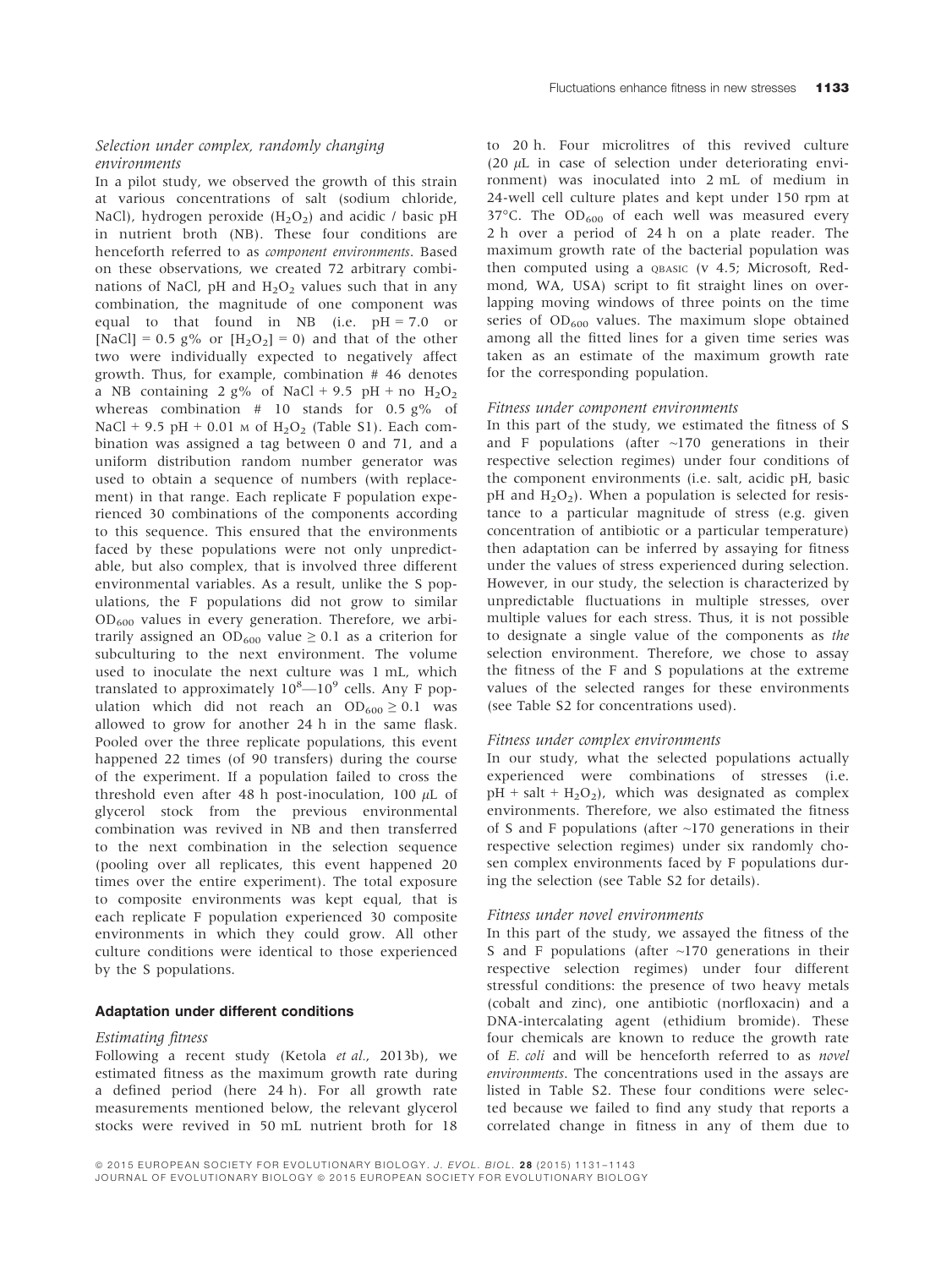selection for any of the component environments (salt, pH or  $H_2O_2$ ). Thus, it is unlikely that resistance to any of the four novel environments can evolve as a correlated response to direct selection on the component environments (see section "Short-term and long-term increase in fitness under novel environments" for discussion).

# Fitness after selection under deteriorating novel environments

We then investigated whether the fitness advantage of the selected populations over the controls in the novel environments persisted even after directional selection. For this, all F and S populations were further selected separately under continuously increasing concentrations of cobalt, zinc and norfloxacin for 8 days (see Table S3 for details). Directional selection on ethidium bromide could not be performed for logistical reasons. The maintenance protocol was the same as that for the selection under fluctuating environments (see section "Selection under complex, randomly changing environments"). After the 8th day (i.e. ~50 generations), populations were stored as glycerol stocks for fitness estimation.

#### Replicates and statistical analysis

For a given environment (e.g. cobalt or pH 4.5), the growth rate of each S and F population was measured in three replicates. All 18 growth rate measurements for a given environment (six populations  $\times$  three replicates) were conducted simultaneously in a single 24-well plate and constituted a trial. The entire process of revival and growth rate measurement for each component and novel environment was repeated one more time on a different date, to ascertain the consistency of the results. Thus, the study consists of two trials for fitness estimation in each environment, except under deteriorating novel environment, which consists of one trial.

To compare the fitness of the F and S populations averaged over multiple environmental conditions, we performed separate 4-way mixed-model ANOVAs for fitness under component environments, novel environments and novel environments post-directional selection. In each of these ANOVAS, selection (two levels: S and F) and assay environments (three or four levels) were treated as fixed factors crossed with each other. Replicate (three levels, nested under selection) and trial (two levels, nested in selection  $\times$  assay environment  $\times$  replicate) were treated as random factors. As there was only one trial for the deteriorating environment, it was excluded from the analysis in that case. The fixed factor 'assay environment' had four (acidic pH, basic pH, salt and  $H_2O_2$ ), six (complex environments # 13, 22, 49, 51, 54 and 68) four (cobalt, zinc, norfloxacin and ethidium bromide) and three (cobalt, zinc and norfloxacin) levels in the ANOVAs on component environments, complex environments, novel environments and novel environments post-directional selection, respectively.

We were also interested in comparing the performance of the F and S populations in each assay environment. Although, this can be performed by comparing the appropriate means under the selection  $\times$  assay environment interaction through planned comparisons, we refrained from this approach. This is because such a comparison would neglect factors such as replicates and trials, which were essential parts of our study design. Therefore, we followed a previous study (Ketola et al., 2013b) and performed separate 3-way mixed-model ANOVAs for each assay environment and controlled for familywise error rates through sequential Holm-Šidàk correction of the  $P$  values (Abdi, 2010). This approach means that our interpretation, of a difference in fitness between the S and F populations being statistically significant, is conservative. The design of the ANOVAs was similar to the one above, except that assay environment was no longer a factor in the ANOVA.

To judge the biological significance of the differences in mean growth rates for F and S populations at different assay environments, we computed Cohen's  $d$  statistic (Cohen, 1988) as a measure of the effect sizes (Sullivan & Feinn, 2012). Following existing guidelines (Cohen, 1988), we interpreted the effect sizes as small, medium and large for  $0.2 < d < 0.5$ ,  $0.5 < d < 0.8$  and  $d > 0.8$ , respectively.

All ANOVAS in this study were performed on STATISTICA v5.0 (Statsoft Inc., Tulsa, OK, USA), whereas the Cohen's d statistics were estimated using the freeware Effect Size Generator v2.3.0 (Devilly, 2004).

## Mechanism of adaptation

### Mutation rates

We used a well-established variant of fluctuation test (Crane et al., 1996) to estimate the mutation rates of F and S populations (see Appendix S1 for details). This method uses a median-based estimator (Jones, 1994) for the expected number of mutants and has been widely followed and recommended (Pope et al., 2008). The mutation-rate data were analysed using a 1-way ANOVA with selection (two levels: F and S) being a fixed factor.

## Efflux activity

One of the ways in which bacteria can fight multiple stresses is through active efflux of materials from the cell (Nies, 1999; Poole, 2005). A variant of an existing protocol (Webber & Coldham, 2010) was used to quantify the efflux activities of F and S populations (see Appendix S2 for details). The data were analysed using a 2-way mixed-model ANOVA where selection (two levels: S and F) and replicates (three levels, nested in selection) were treated as fixed and random factors, respectively.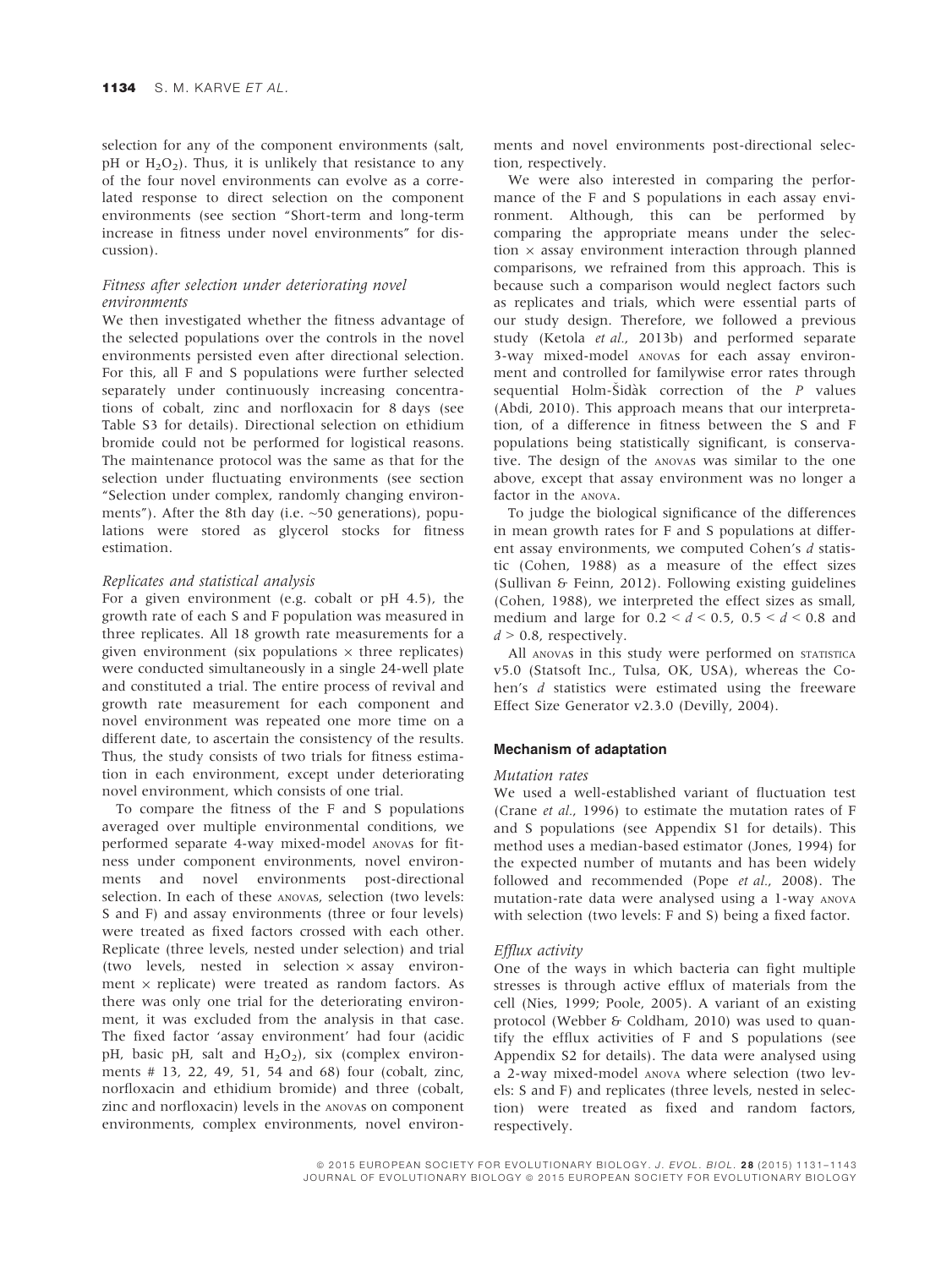# Efflux activity under selection for adaptation to constant environment

In our study, any observed change in efflux activity of the F populations could be ascribed either to exposure to complex fluctuating environments, or to the effects of any of the individual component environments. To distinguish between these two possibilities, we subjected three replicate populations of E. coli each to selection for acidic pH, basic pH, salt and  $H_2O_2$  (see Appendix S3) for details of the selection process and the concentrations used). After ~40 generations, the efflux activities of these populations were measured and analysed (see Appendix S3 for the details).

## **Results**

A nontechnical summary of the major results is presented as Fig. 1.

## Adaptation under different environmental conditions

## Fitness under component environments

After ~170 generations of selection, the maximum growth rates of the F populations were significantly greater than the S, when measured under conditions that were components of the fluctuating selection regime, that is pH (4.5/10), high salt or  $H_2O_2$  $(F_{1,4} = 9.34, P = 0.038,$  Table 1, Fig. 2a). However, the

| Assay                                          | Mean<br>S          | Mean<br>F           | <b>ANOVA</b><br>F(1, 4) | <b>ANOVA</b><br>$P$ values | <b>Effect size</b><br>$\pm$ 95% CI | Inference      |
|------------------------------------------------|--------------------|---------------------|-------------------------|----------------------------|------------------------------------|----------------|
| Fitness in<br>component<br>environments        | 0.109              | 0.121               | 9.34                    | 0.038                      | $0.20 + 0.33$                      | Small          |
| Fitness in complex<br>environments             | 0.074              | 0.088               | 2.37                    | 0.199                      | $0.34 + 0.27$                      | Small          |
| Fitness in novel<br>environments               | 0.028              | 0.058               | 1320.48                 | $3.4F - 06$                | $1.45 \pm 0.37$                    | Large          |
| Fitness post-<br>deteriorating<br>environments | 0.076              | 0.086               | 24.68                   | 0.008                      | $0.51 + 0.54$                      | Medium         |
| Mutation rate<br>Efflux potential              | $1.0F-09$<br>0.204 | $6.4F-0.9$<br>0.364 | 4.11<br>34.65           | 0.11<br>0.004              | $1.65 \pm 1.85$<br>$3.79 \pm 1.55$ | Large<br>Large |

Effect size was measured as Cohen's d statistic and interpreted as small, medium and large for  $0.2 < d < 0.5$ ,  $0.5 < d < 0.8$  and  $d > 0.8$  respectively.





© 2015 EUROPEAN SOCIETY FOR EVOLUTIONARY BIOLOGY. J. EVOL. BIOL. 28 (2015) 1131-1143 JOURNAL OF EVOLUTIONARY BIOLOGY @ 2015 EUROPEAN SOCIETY FOR EVOLUTIONARY BIOLOGY

Table 1 Summary of the main effects of selection in the pooled ANOVAs.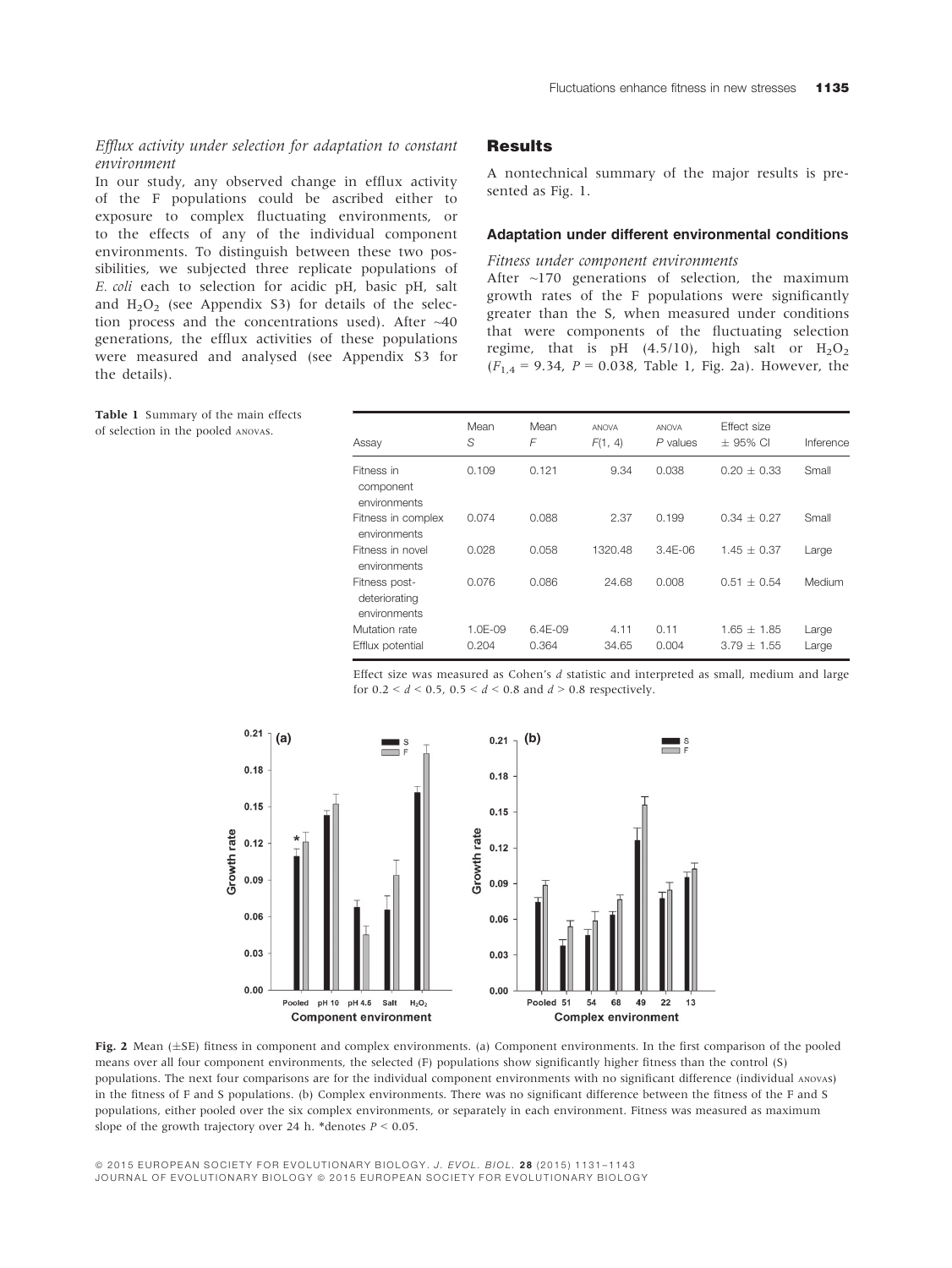effect size for this difference was small  $(d = 0.2,$ Table 1) which indicated that the difference might be biologically insignificant. There was also a significant main effect of component environment ( $F_{3,12} = 79.92$ )  $P = 3.4E-08$ ) which is not surprising as the different conditions (i.e. pH 4.5,  $H_2O_2$ , etc.) are not expected to affect the growth rates similarly. However, the component environment  $\times$  selection interaction was also significant ( $F_{3,12} = 3.850$ ,  $P = 0.038$ ), implying that there were differences in terms of how the growth rates of F and S populations were getting affected by the various conditions. To investigate this in greater detail, we conducted separate ANOVAs for the effect of each condition of the component environment and found that the growth rates of the F and S populations did not differ significantly in any of the stresses (Table 2, Fig. 2a). The effect sizes of the differences were large for two conditions (pH 4.5 and  $H_2O_2$ ), medium for salt and small for pH 10 (Table 2). Interestingly, in pH 4.5 although the difference has a large effect size, it is actually the S populations which have higher growth rates than the F. Overall, this set of analysis leads to the conclusion that in spite of a significant main effect, there is no evidence to indicate that the F populations generally performed better than the S under conditions that were components of the fluctuating selection regime.

## Fitness under complex environments

The pattern of fitness differences under complex environments was similar to those under component environments. When data from all six complex environments were analysed together, there was no significant difference between the growth rates of F and S populations ( $F_{1,4} = 2.37$ ,  $P = 0.199$ ) and the effect size was small  $(d = 0.34,$  Fig. 2b, Table 1). When analysed separately, the average maximum growth rates of the F populations were always larger than those of S populations (Fig. 2b), although none of the differences were significant at the 0.05 level, and only one effect size was large (Table 2). Overall, this suggests that the F populations did not show greater fitness in the complex environments.

#### Fitness under novel environments

When analysed together, the F populations had significantly higher maximum growth rates under the four novel environments that we investigated  $(F_{1,4} = 1320.48, P = 3.4E-06, Table 1, Fig. 3)$  and the effect size of this difference was large  $(d = 1.45,$ Table 1). As with component environments, there was a significant effect of the novel environment  $(F_{3,12} = 20.38, P = 5.3E-05)$  and a significant novel environment  $\times$  selection interaction ( $F_{3,12} = 48.90$ ,  $P = 5.3E-07$ ). When analysed separately, F had significantly greater growth rate than S in three (cobalt, norfloxacin and ethidium bromide) of the four novel environments and the effect size in each of these cases was large (Table 2, Fig. 3). In the case of zinc, F still had a higher growth rate than S, although the differences were not statistically significant and the effect

Table 2 Summary of the main effects of selection in the ANOVAS under individual environments.

| Assay                                                   | Environment | Mean S | Mean $F$ | <b>ANOVA</b><br>F(1, 4) | $P$ values<br>(Holm-Sidàk<br>corrected) | Effect size<br>$\pm$ 95% CI | Inference |
|---------------------------------------------------------|-------------|--------|----------|-------------------------|-----------------------------------------|-----------------------------|-----------|
| Fitness in component                                    | pH 10       | 0.143  | 0.152    | 2.20                    | 0.21                                    | $0.34 \pm 0.66$             | Small     |
| environments                                            | pH 4.5      | 0.0678 | 0.0455   | 3.22                    | 0.27                                    | $0.82 \pm 0.68$             | Large     |
|                                                         | Salt        | 0.0658 | 0.0939   | 4.19                    | 0.29                                    | $0.56 \pm 0.67$             | Medium    |
|                                                         | $H_2O_2$    | 0.161  | 0.193    | 6.54                    | 0.23                                    | $1.22 \pm 0.71$             | Large     |
| Fitness in complex<br>environments                      | No. 51      | 0.037  | 0.054    | 4.05                    | 0.38                                    | $0.75 \pm 0.68$             | Medium    |
|                                                         | No. 54      | 0.047  | 0.058    | 1.16                    | 0.71                                    | $0.42 \pm 0.66$             | Small     |
|                                                         | No. 68      | 0.064  | 0.076    | 18.65                   | 0.07                                    | $0.9 \pm 0.69$              | Large     |
|                                                         | No. 49      | 0.126  | 0.155    | 5.67                    | 0.32                                    | $0.79 \pm 0.68$             | Medium    |
|                                                         | No. 22      | 0.078  | 0.084    | 0.15                    | 0.71                                    | $0.29 \pm 0.66$             | Small     |
|                                                         | No. 13      | 0.095  | 0.102    | 0.23                    | 0.88                                    | $0.34 \pm 0.66$             | Small     |
| Fitness in novel<br>environments                        | Cobalt      | 0.019  | 0.079    | 308.37                  | 2.4E-04                                 | $2.71 \pm 0.90$             | Large     |
|                                                         | Norfloxacin | 0.024  | 0.070    | 68.02                   | 1.3E-03                                 | $3.34 \pm 1.01$             | Large     |
|                                                         | EtBr        | 0.037  | 0.055    | 111.88                  | $2.3E-03$                               | $1.14 \pm 0.70$             | Large     |
|                                                         | Zinc        | 0.030  | 0.029    | 0.63                    | 0.47                                    | $0.20 \pm 0.65$             | Small     |
| Fitness post-selection in<br>deteriorating environments | Cobalt      | 0.083  | 0.093    | 9.56                    | 0.03                                    | $2.08 \pm 1.14$             | Large     |
|                                                         | Norfloxacin | 0.092  | 0.104    | 17.81                   | 0.03                                    | $1.91 + 1.11$               | Large     |
|                                                         | Zinc        | 0.054  | 0.060    | 13.15                   | 0.04                                    | $1.20 \pm 1.00$             | Large     |

This table shows four set of fitness measurements, namely, component environments, complex environments, novel environments and novel environments after directional selection. The composition of the complex environments (i.e.  $pH + [Sal1 + [H_2O_2])$  is according to Table S2. Effect size was measured as Cohen's d statistic and interpreted as small, medium and large for  $0.2 < d < 0.5$ ,  $0.5 < d < 0.8$  and  $d > 0.8$  respectively.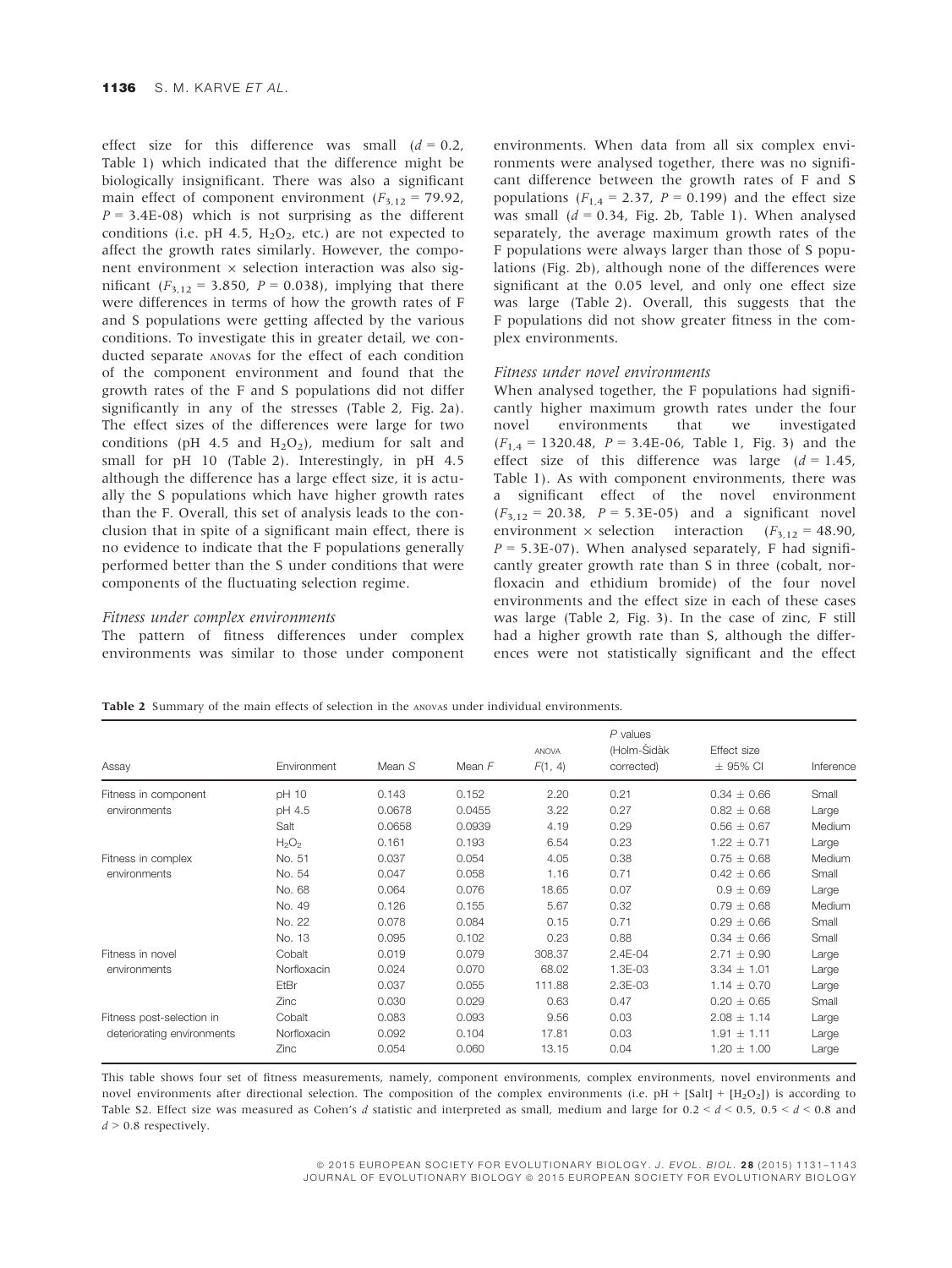

Fig. 3 Mean  $(\pm SE)$  fitness in novel environments. Pooled over the four novel environments, F populations show significantly higher fitness than S populations. When compared separately for each novel environment, F populations show significantly higher fitness in cobalt, norfloxacin and ethidium bromide and similar fitness in zinc. \*denotes  $P \le 0.05$  (after Holm-Šidàk correction in the case of comparisons under individual environments).

sizes were small. However, crucially, the S populations never had a larger growth rate than the F populations. This suggests that the F populations have evolved to counter at least three novel environments without becoming worse than the controls in at least one other novel environment.

## Fitness after selection under deteriorating novel environments

After directional selection for  $~50$  generations in three novel environments, F populations had significantly higher growth rates compared to the S and a medium effect size of the difference  $(F_{1,4} = 24.68, P = 0.008;$  $d = 0.51$ , Table 1, Fig. 4). When analysed separately, the difference in growth rates in all three novel environments was significant after Holm-Šidàk correction  $(P = 0.036, P = 0.039, P = 0.043$  for cobalt, norfloxacin and zinc, respectively, Table 2) and the effect sizes of the differences were large (Table 2).

## Mechanisms of adaptation

## Mutation rates

Although the F populations had higher mutation rates than the S with a large effect size  $(d = 1.65,$  Table 1), this difference was not statistically significant  $(F_{1,4} = 4.112, P = 0.11;$  Table 1, Fig. 5a). More importantly, the mutation rates were of the order of  $10^{-8}$  to  $10^{-9}$  which suggests that the ability of the F populations to face novel environments is not attributable to the evolution of hypermutators (i.e. alleles that cause 100- to 1000-fold increase in mutation rate) (Denamur & Matic, 2006).



Fig. 4 Mean  $(\pm SE)$  fitness in novel environments after facing deteriorating environments. Pooled over the three novel environments, populations selected under fluctuating environments (F) show significantly higher fitness than the control (S) populations. When compared separately for each novel environment, the F populations still had significantly higher growth rate than the S populations. This indicates that the fitness advantages of the F populations were retained after ~50 generations of directional selection. \*denotes  $P \le 0.05$  (after Holm-Šidàk correction in the case of comparisons under individual environments).

## Efflux rates

The F populations had significantly higher activity of the ATP-dependent efflux pumps with a large effect size of the difference  $(F_{1,4} = 34.65, P = 0.004; d = 3.79,$ Table 1, Fig. 5b). This indicates the evolution of an increased rate of efflux of toxic materials from inside the cells, which can explain the ability of the F populations to maintain a higher growth rate in novel environments.

The observed increase in efflux activity could have been either due to exposure to unpredictable fluctuations in the environments, or merely due to the component stresses themselves. To distinguish between these two possibilities, we compared the efflux activities of populations directionally selected under the four component stresses (acidic pH, basic pH, salt and  $H_2O_2$ ). When analysed together, there was no main effect of selection in the ANOVA  $(F_{4,10} = 0.577, P = 0.686)$  suggesting that efflux activity did not differ significantly among the populations subjected to the four stresses and those evolved under NB. When we analysed the efflux activities separately for each stress, none of the differences turned out to be statistically significant at the 0.05 level (see Appendix S3). In terms of the effect size of the difference, acidic pH  $(d = 0.29)$  and basic pH  $(d = 0.19)$  showed small effect sizes. In the case of salt, although the effect size was large  $(d = 1.13)$ , the saltselected populations actually had lower efflux activity than the controls. Only in case of  $H_2O_2$ , the selected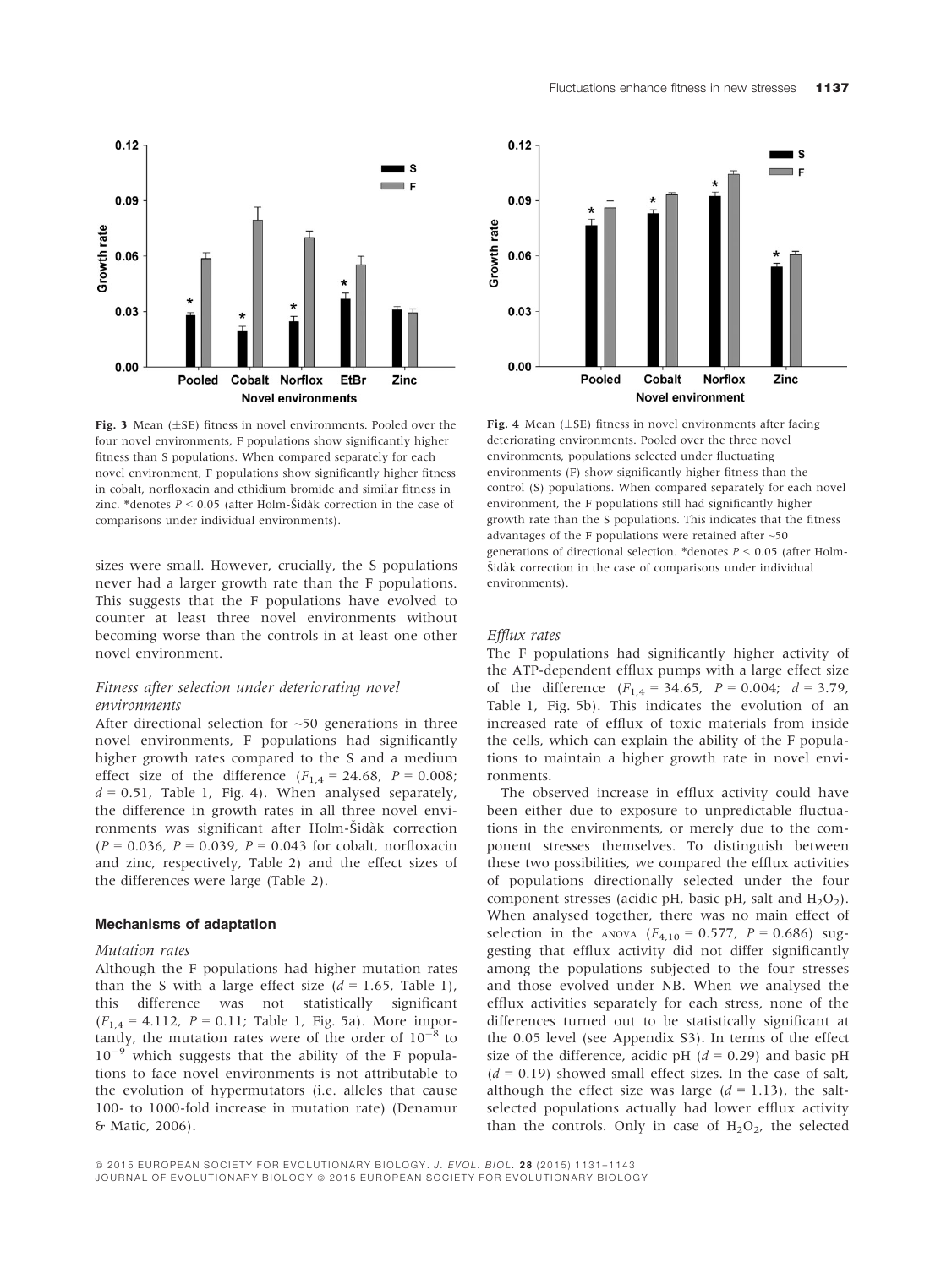

Fig. 5 Mechanisms of adaptation. (a) Mean  $(\pm S E)$  mutation rate for S and F populations estimated in the rifampicin background. Although the F populations had slightly increased mutation rates than the S populations, the difference was not statistically significant. More importantly, the mutation rates are of the order of  $10^{-9}$ , which indicates that hypermutators did not evolve in either of the populations. (b) Mean  $(\pm SE)$  energy-dependent efflux in S and F populations. F populations had significantly greater efflux activity than the S populations, which might have led to their greater fitness in novel environments. \*denotes  $P < 0.05$ .

populations had a larger efflux activity, and the effect size of the difference was large  $(d = 1.91)$ . However, given that we failed to get a significant difference in either the pooled ANOVA or the individual one for  $H_2O_2$ , it is difficult to state that there was a significant change in efflux due to  $H_2O_2$ . Overall, these results suggest that exposure to unchanging component environments could not have been responsible for the observed increase in efflux activity of the F populations (see section "Evolution of increased efflux activity" for discussion).

# **Discussions**

# No significant adaptation to the component or complex environments

When fluctuations in the selection environment are predictable, organisms often evolve to have higher fitness in the component environments (i.e. conditions experienced during the selection process) (Leroi et al., 1994; Turner & Elena, 2000; Hughes et al., 2007; Coffey & Vignuzzi, 2011; Alto et al., 2013; Puentes-Tellez et al., 2013; Condon et al., 2014), although some studies report no change in fitness relative to the ancestors or controls (Buckling et al., 2003). However, when the selection environment changes unpredictably, fitness in the component environments can increase (Turner & Elena, 2000; Ketola et al., 2013b), show no change (Alto et al., 2013), increase w.r.t some life-history traits

and decrease w.r.t others (Hallsson & Björklund, 2012) or increase in some of the environments but not all (Hughes et al., 2007). In this study, although we observed an overall statistically significant increase in fitness under component environments (Fig. 2), the magnitude of this increase was not biologically meaningful (Table 1), particularly on short timescales. In terms of complex environments (i.e. the kind of environments actually faced during selection), the fitness of the selected populations did not differ significantly from the controls and the magnitude of the effect size was low.

There can be multiple (and nonexclusive) reasons for the above observations. Firstly, it is known that the response to selection depends on the rate at which the environment is changing (Venail et al., 2011) and some evolutionary outcomes are possible only when the environments change relatively slowly (Lindsey et al., 2013). In our experiment, the environment changed every 24 h, that is every  $\sim$ 6 generations, which might be too fast for the bacteria to adapt. Secondly, earlier studies on effects of unpredictable environmental fluctuations have mostly been in the context of simple conditions such as temperature (Hallsson & Björklund, 2012; Alto et al., 2013; Ketola et al., 2013b) or pH (Hughes et al., 2007). However, our study looked at unpredictable combinations of multiple values of three conditions (pH, salt and  $H_2O_2$ ) leading to a total of 72 possible environments, out of which 24 were actually experienced during the course of this study (Table S1). This means that, on an average, our bacteria were forced to adapt to a novel combination almost every day. When the direction and target of selection changes stochastically, alleles that experience positive selection in a given environment might end up being neutral or negatively selected in the next environment. If the changes in environment happen sufficiently fast (as was the case in our populations), alleles with positive effects on fitness may not get sufficient time to get fixed before the environment changes. As a result of this, at least in the short run, a population might keep on evolving continuously, without really improving in terms of fitness in any of the component environments.

Another reason for the insignificant change in growth rate in component and complex environments might be the relatively short duration of the selection experiment (30 days,  $\sim$ 170 generations). This appears to contradict a recent study demonstrating that within 3 weeks of selecting Serratia populations under randomly fluctuating temperatures, the population growth rates can increase significantly (Ketola et al., 2013b). However, when we estimated the effect sizes from the fitness data of the previous study (Ketola et al., 2013a), it was found that the Cohen's d statistics for the differences in fitness of the control and the selected were small to medium (Table S4) and never large. It is evidently difficult to compare effect sizes across model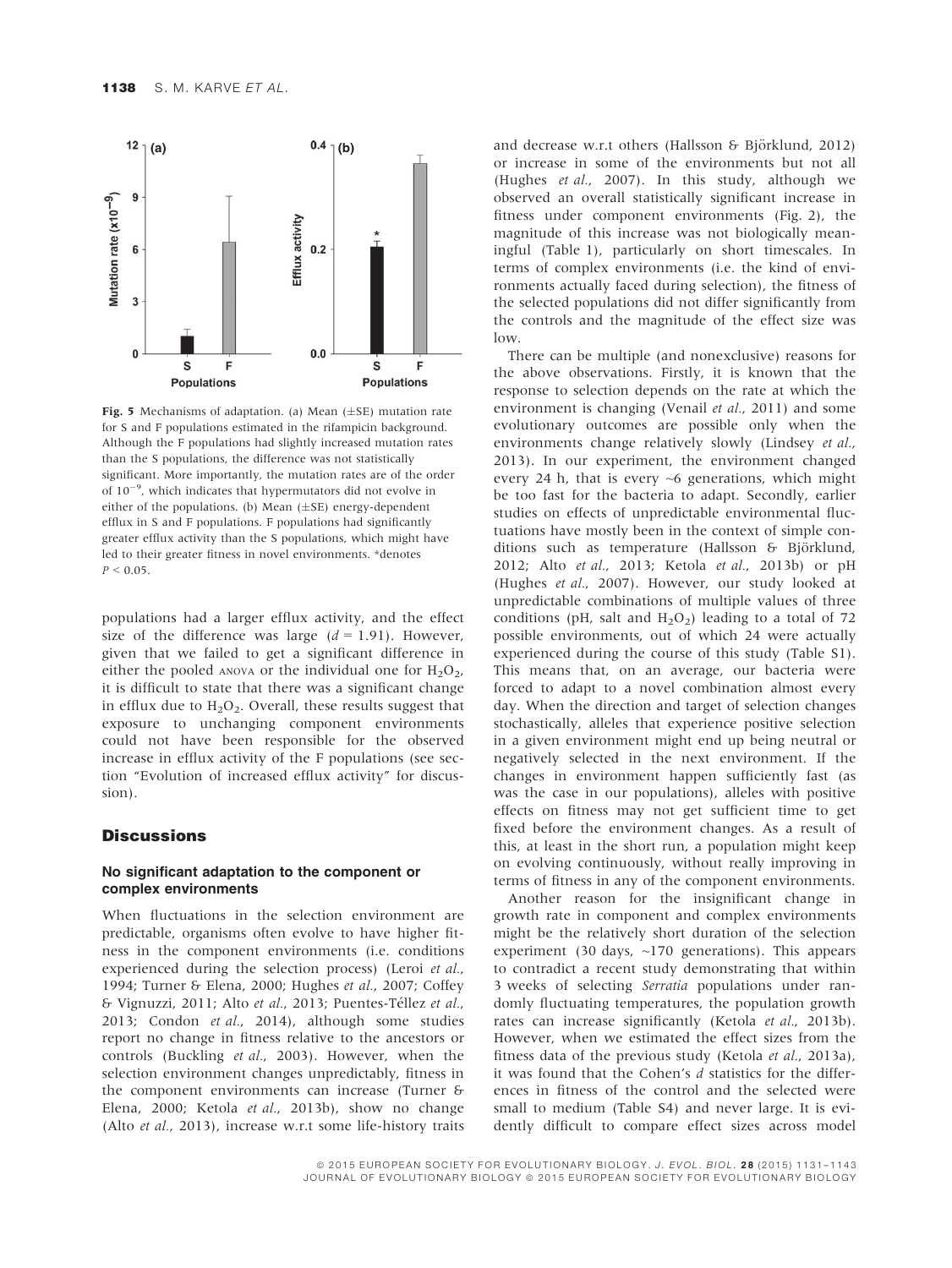organisms. However, if we adopt the same criteria for interpreting Cohen's d statistics for both studies, then the conclusions are identical: selection for short durations leads to statistically significant increase in fitness under component environments, but the magnitude of change is small. Interestingly, when E. coli are subjected to long-term selection (~2000 generations), the magnitude of increase in fitness under unpredictable environments is typically less than that under predictably fluctuating environments (Hughes et al., 2007). This suggests that somehow, stochastic fluctuations hinder the evolutionary increase of fitness more than deterministic fluctuations, which is consistent with similar experiments on viruses (Alto et al., 2013).

To summarize, given the fast rate of change of environment, large number of possible states that selection environment could take and the relatively short duration of the selection experiment, it is not surprising that the F populations in general failed to increase fitness in the component environments. By that line of reasoning, there was no reason to expect any changes in fitness under novel environments either. However, that was not the case.

## Short-term and long-term increase in fitness under novel environments

When exposed to novel environments, the F populations had significantly higher fitness in three of the four environments and suffered no disadvantage compared to the controls in the remaining one (Fig. 3, Table 2). This suggests that selection under fluctuating environments can increase the ability of populations to face completely novel stresses, which agrees with the results of a previous study (Ketola et al., 2013b). This is also consistent with observations from the literature on invasive species that organisms inhabiting disturbed habitats are often able to cope better with novel environments, thus becoming better invaders (reviewed in Lee & Gelembiuk, 2008).

The simplest explanation for the better performance of the F populations under novel environment could be the presence of cross-tolerance / correlated response to selection for pH, salt and  $H_2O_2$ . However, we failed to locate any study in the literature that has observed an increased growth rate under any of our novel stresses as a result of selection for any of the three stresses that we used as components for the fluctuating environment. This is perhaps not surprising as the four novel stresses that we used had very different modes of action. For example, whereas norfloxacin is a DNA gyrase and topoisomerase IV inhibitor (Drlica & Zhao, 1997), ethidium bromide is a DNA-intercalating agent which can cause frameshift mutations (Singer et al., 1999). Cobalt affects the activity of iron–sulphur enzymes (Ranquet et al., 2007), but zinc acts primarily by preventing manganese uptake by cells (McDevitt

et al., 2011). Although, in principle, it is possible that the F populations had evolved four different mechanisms to fight each of these stresses through correlated response(s), the likelihood of such an event was low, particularly given the relatively short duration of the selection. Although this lack of evidence from the literature cannot be construed as a proof, it at least forced us to explore the possibility of other mechanisms that might be at work to confer a growth advantage to the F populations upon exposure to novel environments.

Some theoretical studies suggest that environmental fluctuations spanning across a few generations (as in our study) can promote the maintenance of genetic variation in a population (Turelli & Barton, 2004), presumably leading to advantages under novel conditions. A different modelling approach predicts that when environments fluctuate rapidly, organisms of intermediate fitness are selected, which can tolerate a multitude of conditions, but none too well (Meyers et al., 2005). Intuitively, it is expected that any mechanism, which allows a population to attain higher growth rates upon first exposure to a novel stress, will also be beneficial under directional selection for that stress. This is because a higher growth rate during the initial stages of exposure to a stress allows the bacterial population to undergo more divisions and hence an increased probability of acquiring a suitable beneficial mutation which can then spread in the population. Thus, the F populations were expected to have greater fitness under directional selection in deteriorating environments, which was indeed found to be the case (Fig. 4). After  $~50$  generations, the F populations retained an overall higher growth rate than the S populations in all three novel environments (Table 2). However, the magnitude of difference in fitness between F and S populations reduced after 50 generations of directional selection (cf Figs 3 and 4). This observation is consistent with a scenario where the selected populations have more standing genetic variation but do not have an increased mutation rate. Greater standing genetic variation makes the existence of a favourable mutation in the population more likely, thus providing an early growth advantage. On the other hand, an increased mutation rate in the F populations is expected to increase the difference in fitness vis-a-vis the controls, at least in the short run (Wagner, 1981), which was not found to be the case.

#### No significant change in mutation rates

Fluctuating environment is expected to favour an increase in the rate of generation of genetic variation through an increase in mutation rates of the populations (Leigh, 1970; Ishii et al., 1989). Although the average mutation rate of our F populations was larger than that of the S (Fig. 5a), the difference was not statistically significant. There can be multiple (not mutually exclusive) reasons for this observation.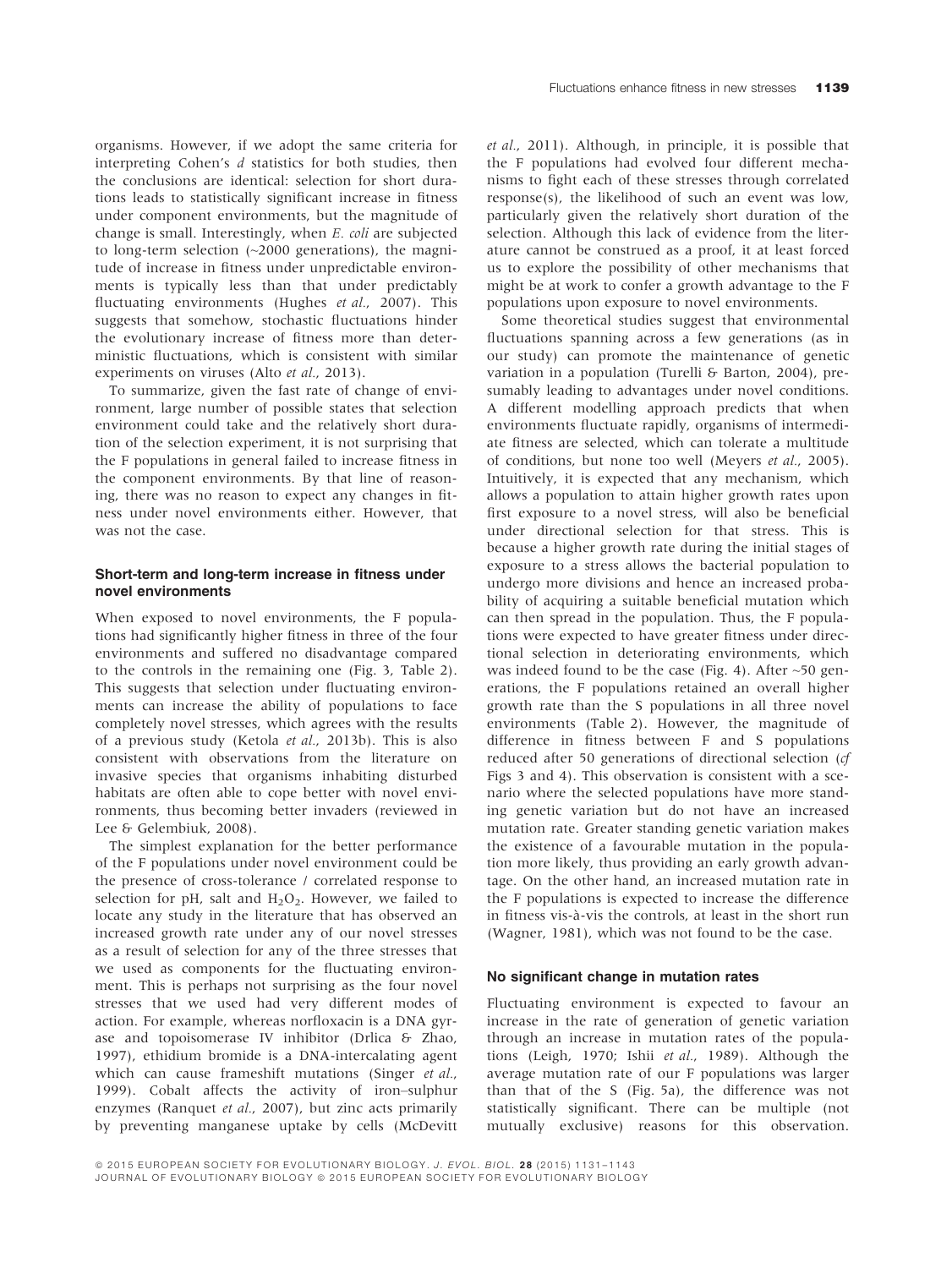Firstly, ~170 generations of selection might have been insufficient for the mutation rates of the selected populations to have diverged enough to be statistically distinguishable from those of the controls. The fact that the magnitude of the difference is  $\sim$ 6-folds and the effect size of the differences is large (Table 1) is consistent with the notion that mutation rates in the selected populations are increasing. Secondly, constitutively expressed mutator alleles are typically thought to spread in a population by hitchhiking with a beneficial allele (Sniegowski et al., 1997; Taddei et al., 1997; Gentile et al., 2011), although see Torres-Barceló et al. (2013). However, as in our experiments, if the direction of selection keeps on changing very often, then it is unlikely that a particular mutation would be favourable for long. This will also make it difficult for an attached mutator allele to hitchhike to fixation with the selected mutation.

Thus, although it is difficult to pinpoint the reason, the chief result here is that the difference between the mutation rates of the selected and the control populations was relatively small and not statistically significant. In other words, there is no evidence to suggest that fluctuating environments select for large increases in mutation rate. Coupled with the relatively short period of selection (~170 generations), it is unlikely that the observed growth rate differences in the novel environments are due to the selected populations generating or accumulating genetic variation faster than the control populations. This prompted us to look at another class of mechanisms that can possibly lead to broad-based stress resistance in bacteria, namely multidrug efflux pumps.

## Evolution of increased efflux activity

Over the last two decades, bacteria have become resistant to a large number of antibiotics due to, inter alia, the action of a variety of multidrug efflux pumps (MEPs) (Li & Nikaido, 2009; Nikaido & Pages, 2012). As the name suggests, MEPs are protein systems that throw out a wide range of antibiotics and biocides from the cells and can also play a role in combating environmental stresses such as bile salts (Thanassi et al., 1997) or organic solvents (Fernandes et al., 2003). Our results indicate that the F populations have evolved significantly higher efflux activity as compared to the controls (Fig. 5b). Increased activity of MEPs can lead to resistance to norfloxacin (Morita et al., 1998; Nishino et al., 2009) and ethidium bromide (Ma et al., 1993; Nishino et al., 2009) in E. coli, both of which were observed here (Fig. 3). Multiple drug resistance is known to be associated with higher MEP activity in different kinds of bacteria (Li & Nikaido, 2009; Nishino et al., 2009; Nikaido & Pagès, 2012 and references therein) including E. coli (Pena-Miller et al., 2013). However, to the best of our knowledge, this is the first laboratory experimental evolution study in E. coli that reports the evolution of increased energy-dependent MEP activity and the concomitant change in growth rate in the presence of an antibiotic (norfloxacin) and a mutagen/biocide (ethidium bromide), after an exposure to fluctuating complex environments.

An increased efflux activity could have evolved in our F populations in several ways. Firstly, it could have been accidentally fixed in the population due to genetic drift. However, the chances of such an event are low due to the relatively large population sizes involved in bacterial systems and the observation that the increase in efflux happened in all three replicate F populations. Secondly, increased efflux might have also evolved as a result of a direct or a correlated response to selection. Prima facie, this appears counter-intuitive because multidrug efflux pumps are often studied in the context of drugs or biocides, although of late they have been shown to confer resistance to components of the E. coli environment such as bile salts (Thanassi et al., 1997) or steroid hormones (Elkins & Mullis, 2006). As none of these stressors were present during the selection process, it is hard to see how increased efflux activity could have been directly selected for. This inconsistency gets resolved if we take into account the suggestion made by some authors that MEPs have more functions than removing drugs, including clearing out different kinds of secondary metabolites (Poole, 2005) and virulence (Piddock, 2006). Recently, it has been shown that a MEP called norM can reduce the intracellular levels of reactive oxygen species and increase the ability of E. coli cells to survive  $H_2O_2$  (Guelfo et al., 2010). As  $H<sub>2</sub>O<sub>2</sub>$  was a constituent of our fluctuating environment, all else being equal, any change leading to increased levels of norM should be favoured. Incidentally, among all the component environments, the effect size of the difference between S and H was the maximum for  $H<sub>2</sub>O<sub>2</sub>$  (Table 2). This is again consistent with the expectation that resistance to  $H_2O_2$  has experienced positive selection. Moreover, the resistance to low pH in E. coli is mediated by a regulator called GadX (Ma et al., 2002) which has been shown to elevate the levels of another MEP called mdtEF (Nishino et al., 2008). Finally, the levels of acrAB (a well-studied MEP) are increased by higher concentrations of NaCl (Ma et al., 1995). Thus, it was possible that somehow, the efflux activity had evolved due to a direct response to the component environments, without any role of the unpredictable fluctuations.

When exposed to constant stress (acidic pH or basic pH or salt or  $H_2O_2$ ), replicate bacterial populations failed to evolve significantly larger efflux activity, compared to populations evolving in constant environment (NB). Although 40 generations seem a relatively short duration, it should be noted here that the F populations experienced a different environment for every ~5.64 generations whereas the populations selected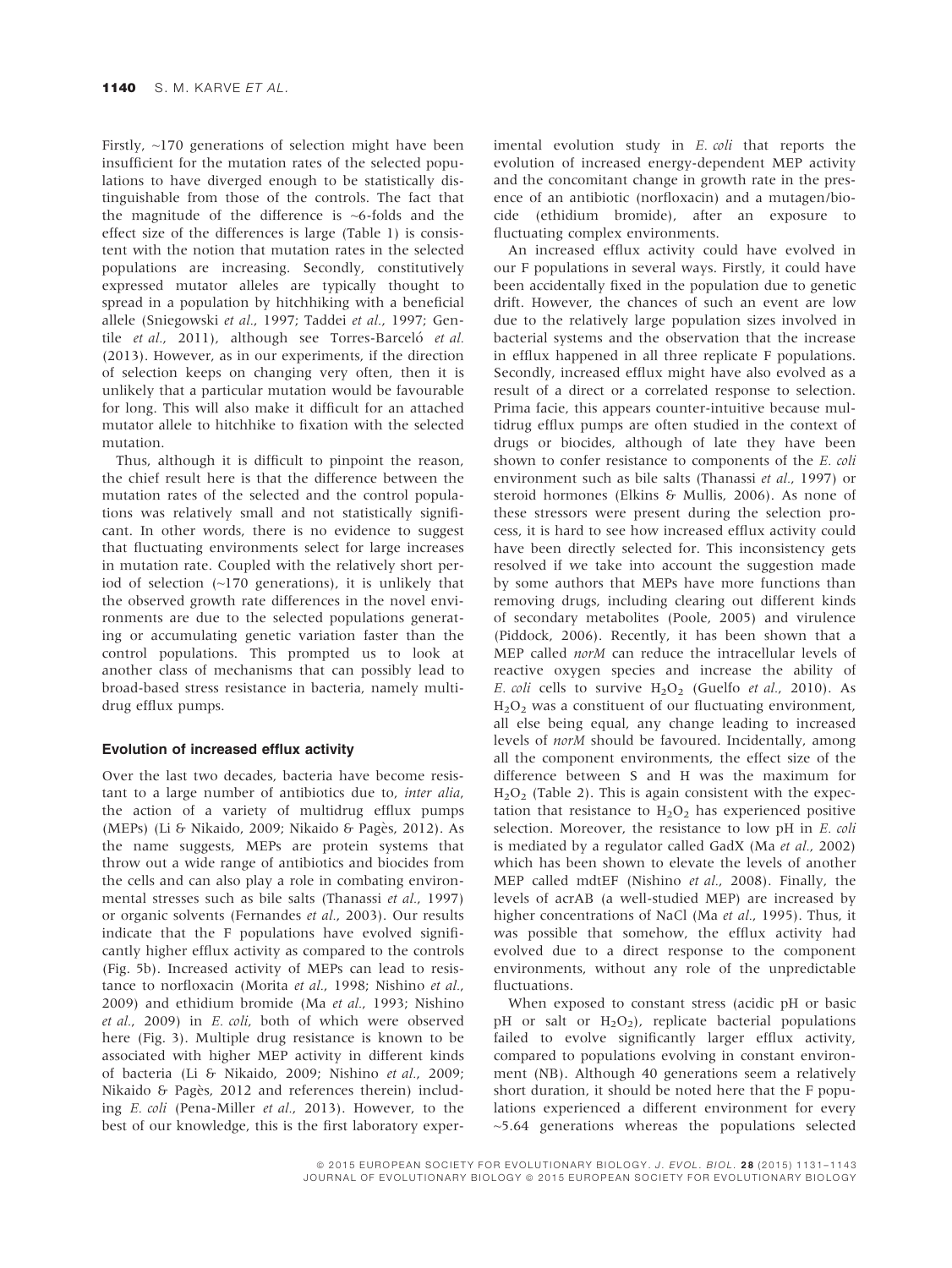for the constant stresses did not. Thus, if indeed the component environments were selecting for increased efflux activity, the latter set of populations were under much stronger directional selection for the same and hence were expected to show appreciable response to selection. Although the  $H_2O_2$  selected populations had somewhat greater mean efflux activity compared to the controls  $(d = 1.91)$ , the lack of statistical significance in the pooled or the individual ANOVA prevents us from concluding that exposure to  $H_2O_2$  alone led to appreciable change in efflux activity during this span of time. It is possible that further exposure to  $H_2O_2$  might have led to greater changes in efflux activity in the constant stress selected populations. However, given that the F populations never experienced 7 or more continuous runs of exposure to  $H_2O_2$ , the evolution of efflux activity under such a scenario has no bearing on the results of the present study.

It should be noted here that there is also a possibility of an interaction between unpredictable fluctuations and the component environments in terms of evolution of efflux activity. In other words, some of the component environments (and not others) when fluctuated unpredictably might have led to the evolution of increased efflux activities. It is also possible that the evolution of increased efflux activity is due to the complex environments (i.e. the combinations of stresses) or an interaction of the complex environments with unpredictable fluctuations. Given that our F populations experienced the complex environments randomly and not every complex environment is likely to select for increased efflux, it is not intuitively obvious that complex environments, by themselves, would lead to the evolution of efflux activity. However, the possibility for the same cannot be completely ruled out, thus forming a fruitful avenue for future research.

# Conclusion

As bacterial MEPs are often broad spectrum (Nikaido & Pagès, 2012), it is likely that our F populations would show greater fitness against several other kinds of stresses, including antibiotics, and this advantage might be maintained even after directional selection in the novel environments. This suggests that these populations have evolved greater evolvability, that is ability to respond to selection pressure (Colegrave & Collins, 2008). Generally, evolvability is thought to increase through elevated mutational supply (Taddei et al., 1997), or increased rates of genetic exchange (Colegrave & Collins, 2008) or increase in the neutral space of the selected populations (Wagner, 2005). Here, we show that evolvability can also evolve in bacteria through the evolution of broad-spectrum stress resistance mechanisms such as MEPs, with potentially serious consequences for the society. Over the last three decades, the day-to-day variability in climate has increased across the globe

(Medvigy & Beaulieu, 2012). Our results indicate that unpredictable environmental fluctuations at this timescale can lead to the evolution of enhanced efflux activity, which in turn can foster multidrug resistance in bacteria. Also noteworthy is the fact that only 30 days of selection was enough for this property to evolve. This is a scary scenario from a public health perspective, and no amount of judiciousness in drug-use schedules can prevent this kind of evolution. Moreover, due to the extremely broad substrate ranges for such pumps, it is hard to predict what other traits might evolve when bacteria are subjected to such stochastic fluctuations, particularly under natural conditions. Taking a broader perspective, it would be interesting to know how more complex multicellular organisms respond to increased environmental unpredictability. These questions directly relate to the immediate future of the living world and therefore merit further investigation.

## Acknowledgments

We thank Amitabh Joshi, Milind Watve, LS Shashidhara, Shashikant Acharya and Neelesh Dahanukar for several illuminating discussions. SK was supported by a Senior Research Fellowship from Council of Scientific and Industrial Research, Govt. of India, and AA thanks Indian Academy of Sciences, for financial assistance through a Summer Research Fellowship Program. This project was supported by a grant from Department of Biotechnology, Government of India and internal funding from Indian Institute of Science Education and Research, Pune.

## **References**

- Abdi, H. 2010. Holm's sequential Bonferroni procedure. In Encyclopedia of Research Design. (N. Salkind, ed), pp. 1–8. Sage, Thousand Oaks, CA.
- Abele, L.G. 1976. Comparative species richness in fluctuating and constant environments: coral-associated decapod crustaceans. Science 192: 461–463.
- Alto, B.W., Wasik, B.R., Morales, N.M. & Turner, P.E. 2013. Stochastic temperatures impede RNA virus adaptation. Evolution **67**: 969–979.
- Ancel, L.W. 1999. A quantitative model of the Simpson-Baldwin effect. *J. Theor. Biol.* **196**: 197-209.
- Barrett, R.D.H., MacLean, R.C. & Bell, G. 2005. Experimental evolution of Pseudomonas fluorescens in simple and complex environments. Am. Nat. 166: 470–480.
- Bennett, A.F. & Lenski, R.E. 1997. Phenotypic and evolutionary adaptation of a model bacterial system to stressful thermal environments. In: Environmental Stress, Adaptation and Evolution (R. Bijlsma, V. Loeschcke, eds), Birkhäuser Verlag, Basel.
- Buckling, A., Wills, M.A. & Colegrave, N. 2003. Adaptation limits diversification of experimental bacterial populations. Science 302: 2107-2109.
- Chesson, P. 2000. Mechanisms of maintenance of species diversity. Annu. Rev. Ecol. Syst. 31: 343-366.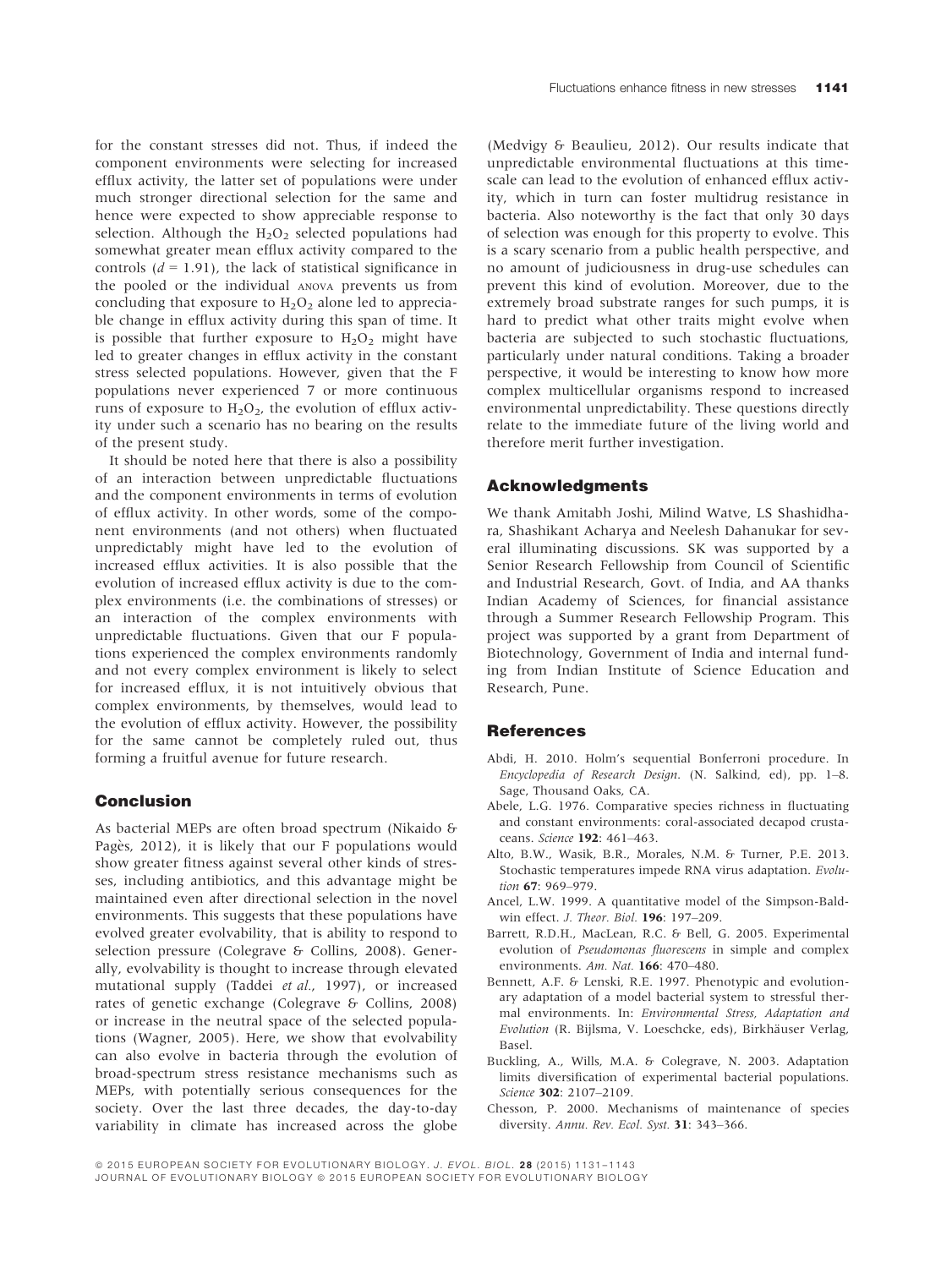- Chevin, L.-M., Lande, R. & Mace, G.M. 2010. Adaptation, plasticity, and extinction in a changing environment: towards a predictive theory. PLoS Biol. 8: e1000357.
- Coffey, L.L. & Vignuzzi, M. 2011. Host alternation of chikungunya virus increases fitness while restricting population diversity and adaptability to novel selective pressures. J. Virol. 85: 1025–1035.
- Cohan, F.M. 2005. Periodic selection and ecological diversity in bacteria. In: Selective Sweep (D. Nurminsky, ed), pp. 78–93. Eurekah.com and Kluwer Academic / Plenum Publishers, Georgetown, New York.
- Cohen, J. 1988. Statistical Power Analysis for the Behavioral Sciences. Lawrence Erlbaum Associates, USA.
- Colegrave, N. & Collins, S. 2008. Experimental evolution: experimental evolution and evolvability. Heredity 100: 464– 470.
- Condon, C., Cooper, B.S., Yeaman, S. & Angilletta, M.J. 2014. Temporal variation favors the evolution of generalists in experimental populations of Drosophila melanogaster. Evolution 68: 720–728.
- Cooper, T.F. & Lenski, R.E. 2010. Experimental evolution with E. coli in diverse resource environments. I. Fluctuating environments promote divergence of replicate populations. BMC Evol. Biol. 10: 1–11.
- Crane, G.J., Thomas, S.M. & Jones, M.E. 1996. A modified Luria-Delbrück fluctuation assay for estimating and comparing mutation rates. Mutat. Res. 354: 171–182.
- Denamur, E. & Matic, I. 2006. Evolution of mutation rates in bacteria. Mol. Microbiol. 60: 820–827.
- Devilly, G.J. 2004. The Effect Size Generator for Windows, Version 2.3 (computer programme). Swinburne University, Australia.
- Drlica, K. & Zhao, X. 1997. DNA gyrase, topoisomerase IV, and the 4-quinolones. Microbiol. Mol. Biol. Rev. 61: 377–392.
- Elkins, C.A. & Mullis, L.B. 2006. Mammalian steroid hormones are substrates for the major RND-and MFS-type tripartite multidrug efflux pumps of Escherichia coli. J. Bacteriol. 188: 1191–1195.
- Fernandes, P., Ferreira, B.S. & Cabral, J.M.S. 2003. Solvent tolerance in bacteria: role of efflux pumps and cross-resistance with antibiotics. Int. J. Antimicrob. Agents 22: 211-216.
- Gentile, C.F., Yu, S.-C., Serrano, S.A., Gerrish, P.J. & Sniegowski, P.D. 2011. Competition between high-and higher-mutating strains of Escherichia coli. Biol. Lett. 7: 422–424.
- Guelfo, J.R., Rodríguez-Rojas, A., Matic, I. & Blázquez, J. 2010. A MATE-family efflux pump rescues the Escherichia coli 8-oxoguanine-repair-deficient mutator phenotype and protects against  $H_2O_2$  killing. PLoS Genet. 6: e1000931.
- Hallsson, L.R. & Björklund, M. 2012. Selection in a fluctuating environment leads to decreased genetic variation and facilitates the evolution of phenotypic plasticity. J. Evol. Biol. 25: 1275–1290.
- Harrison, E., Laine, A.-L., Hietala, M. & Brockhurst, M.A. 2013. Rapidly fluctuating environments constrain coevolutionary arms races by impeding selective sweeps. Proc. R. Soc. B 280: 20130937.
- Hedrick, P.W. 2006. Genetic polymorphism in heterogeneous environments: the age of genomics. Annu. Rev. Ecol. Evol. Syst. 37: 67–93.
- Hiltunen, T., Laakso, J., Kaitala, V., Suomalainen, L.-R. & Pekkonen, M. 2008. Temporal variability in detritus resource maintains diversity of bacterial communities. Acta Oecol. 33: 291–299.
- Hughes, B.S., Cullum, A.J. & Bennett, A.F. 2007. An experimental evolutionary study on adaptation to temporally fluctuating pH in Escherichia coli. Physiol. Biochem. Zool. 80: 406–421.
- Ishii, K., Matsuda, H., Iwasa, Y. & Sasaki, A. 1989. Evolutionarily stable mutation rate in a periodically changing environment. Genetics 121: 163–174.
- Jones, M.E. 1994. Luria-Delbrück fluctuation experiments; accounting simultaneously for plating efficiency and differential growth rate. J. Theor. Biol. 166: 355-363.
- Kassen, R. 2002. The experimental evolution of specialists, generalists, and the maintenance of diversity. J. Evol. Biol. 15: 173–190.
- Ketola, T., Mikonranta, L., Zhang, J., Saarinen, K., Friman, V., Örmälä, A. et al. 2013a. Data from: Fluctuating temperature leads to evolution of thermal generalism and preadaptation to novel environments. Dryad Digital Repository. doi[:10.5061/dryad.5062k5064vc](http://dx.doi.org/10.5061/dryad.5062k5064vc).
- Ketola, T., Mikonranta, L., Zhang, J., Saarinen, K., Örmälä, A.-M., Friman, V.-P. et al. 2013b. Fluctuating temperature leads to evolution of thermal generalism and preadaptation to novel environments. Evolution 67: 2936–2944.
- Lee, C.E. & Gelembiuk, G.W. 2008. Evolutionary origins of invasive populations. Evol. Appl. 1: 427–448.
- Leigh, E.G. Jr 1970. Natural selection and mutability. Am. Nat. 104: 301–305.
- Leroi, A.M., Lenski, R.E. & Bennett, A.F. 1994. Evolutionary adaptation to temperature. III. Adaptation of Escherichia coli to a temporally varying environment. Evolution 48: 1222-1229.
- Levins, R. 1968. Evolution in Changing Environments: Some Theoretical Explorations. Princeton University Press, Princeton, NJ, USA.
- Li, X.-Z. & Nikaido, H. 2009. Efflux-mediated drug resistance in bacteria. Drugs 69: 1555–1623.
- Lindsey, H.A., Gallie, J., Taylor, S. & Kerr, B. 2013. Evolutionary rescue from extinction is contingent on a lower rate of environmental change. Nature 494: 463–468.
- Ma, D., Cook, D.N., Alberti, M., Pon, N.G., Nikaido, H. & Hearst, J.E. 1993. Molecular cloning and characterization of acrA and acrE genes of Escherichia coli. J. Bacteriol. 175: 6299– 6313.
- Ma, D., Cook, D.N., Alberti, M., Pon, N.G., Nikaido, H. & Hearst, J.E. 1995. Genes acrA and acrB encode a stress induced efflux system of Escherichia coli. Mol. Microbiol. 16: 45–55.
- Ma, Z., Richard, H., Tucker, D.L., Conway, T. & Foster, J.W. 2002. Collaborative regulation of Escherichia coli glutamatedependent acid resistance by two AraC-like regulators, GadX and GadW (YhiW). J. Bacteriol. 184: 7001–7012.
- McDevitt, C.A., Ogunniyi, A.D., Valkov, E., Lawrence, M.C., Kobe, B., McEwan, A.G. et al. 2011. A molecular mechanism for bacterial susceptibility to zinc. PLoS Pathog. 7: e1002357.
- Medvigy, D. & Beaulieu, C. 2012. Trends in daily solar radiation and precipitation coefficients of variation since 1984. J. Clim. 25: 1330–1339.
- Meyers, L.A., Ancel, F.D. & Lachmann, M. 2005. Evolution of genetic potential. PLoS Comp. Biol. 1: e32.
- Morita, Y., Kodama, K., Shiota, S., Mine, T., Kataoka, A., Mizushima, T. et al. 1998. NorM, a putative multidrug efflux protein, of Vibrio parahaemolyticus and its homolog